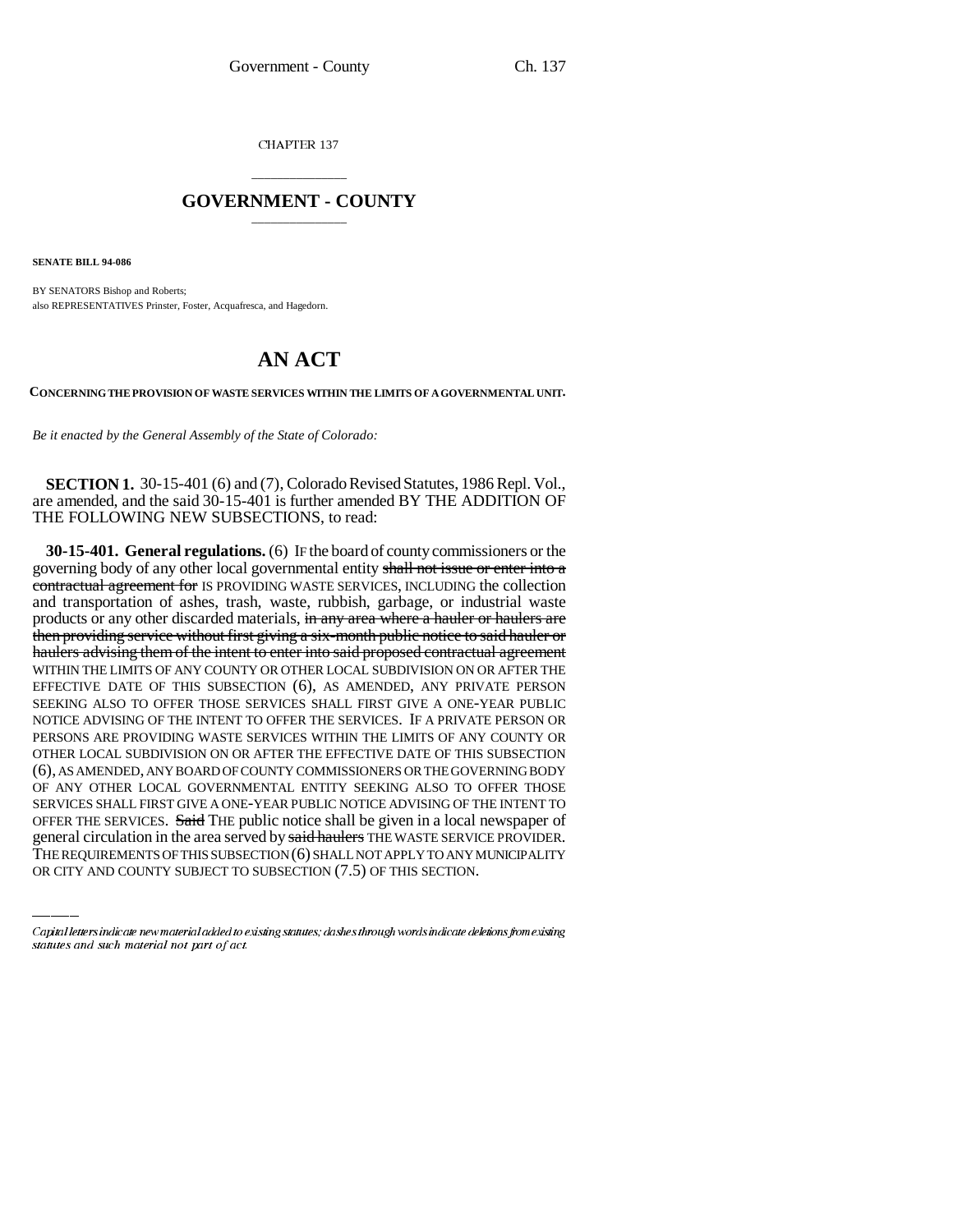(7) (a) Notwithstanding any other provision of law, nothing in this section shall prohibit the providing of waste services by a private person, provided such IF THAT person is in compliance with applicable rules and regulations, within the limits of any city, county, MUNICIPALITY OR city and county town, or other local subdivision if such service is also THOSE SERVICES ALSO ARE provided by a governmental body within the limits of such THAT governmental unit. Such THE governmental body may not compel industrial or commercial establishments or multifamily residences of eight or more units to use or pay user charges for waste services provided by the governmental body in preference to those services provided by a private person.

(b) SUBJECT TO THE LIMITATION SET FORTH IN SUBSECTION (6) OF THIS SECTION AND NOTWITHSTANDING PARAGRAPH (a) OF THIS SUBSECTION (7) AND SUBSECTION (7.5) OF THIS SECTION OR ANY OTHER PROVISION OF LAW, NOTHING IN THIS SECTION SHALL PROHIBIT THE PROVIDING OF WASTE SERVICES BY A PRIVATE PERSON WITHIN THE LIMITS OF ANY COUNTY OR OTHER LOCAL SUBDIVISION IF THAT PERSON IS IN COMPLIANCE WITH APPLICABLE RULES AND REGULATIONS. IF SERVICES ALSO ARE PROVIDED BY A GOVERNMENTAL BODY WITHIN THE LIMITS OF THE COUNTY OR OTHER LOCAL SUBDIVISION, THE GOVERNMENTAL BODY SHALL NOT COMPEL ANY RESIDENT, INCLUDING, BUT NOT LIMITED TO, AN OWNER OR TENANT OF INDUSTRIAL OR COMMERCIAL ESTABLISHMENTS OR MULTIFAMILY RESIDENCES, TO USE OR PAY USER CHARGES FOR WASTE SERVICES PROVIDED BY THE GOVERNMENTAL BODY IN PREFERENCE TO THOSE SERVICES PROVIDED BY A PRIVATE PERSON.

(7.5) (a) ANY REQUIREMENT THAT MUNICIPAL RESIDENTS USE OR PAY USER CHARGES FOR RESIDENTIAL WASTE SERVICES PURSUANT TO PARAGRAPH (a) OF SUBSECTION (7) OF THIS SECTION MAY BE AFFECTED BY UTILIZATION OF THE INITIATIVE AND REFERENDUM POWER RESERVED TO THE MUNICIPAL ELECTORS IN SECTION 1 (9) OF ARTICLE V OF THE COLORADO CONSTITUTION.

(b) THE GOVERNING BODY OF ANY MUNICIPALITY OR CITY AND COUNTY THAT CHOOSES, AFTER THE EFFECTIVE DATE OF THIS SUBSECTION (7.5), TO REQUIRE USE OF OR TO COMMENCE THE IMPOSITION OF A FEE FOR RESIDENTIAL WASTE SERVICES PURSUANT TO PARAGRAPH (a) OF SUBSECTION (7) OF THIS SECTION IN ALL OR ANY PORTION OF THE JURISDICTION, INCLUDING ANY PORTION OF THE JURISDICTION ANNEXED AFTER THE EFFECTIVE DATE OF THIS SUBSECTION (7.5), MAY DO SO SUBJECT TO THE FOLLOWING REQUIREMENTS:

(I) THE GOVERNING BODY SHALL PROVIDE WRITTEN NOTICE TO ANY PRIVATE PERSON WHO LAWFULLY PROVIDES WASTE SERVICES WITHIN THE JURISDICTION AND SHALL GIVE A SIX-MONTH PUBLIC NOTICE IN A NEWSPAPER OF GENERAL CIRCULATION WITHIN THE JURISDICTION PRIOR TO REQUIRING THE USE OR INITIAL IMPOSITION OF THE FEE. THE NOTICE SHALL INCLUDE:

(A) THE DATE UPON WHICH, AND THE AREA WITHIN THE JURISDICTION WHERE, REQUIRING USE OF OR BILLING FOR RESIDENTIAL WASTE SERVICES WILL COMMENCE; AND

(B) AN EXPLANATION OF THE OPTION TO REQUEST AN OPPORTUNITY TO SUBMIT A PROPOSAL TO PROVIDE RESIDENTIAL WASTE SERVICES TO THAT AREA.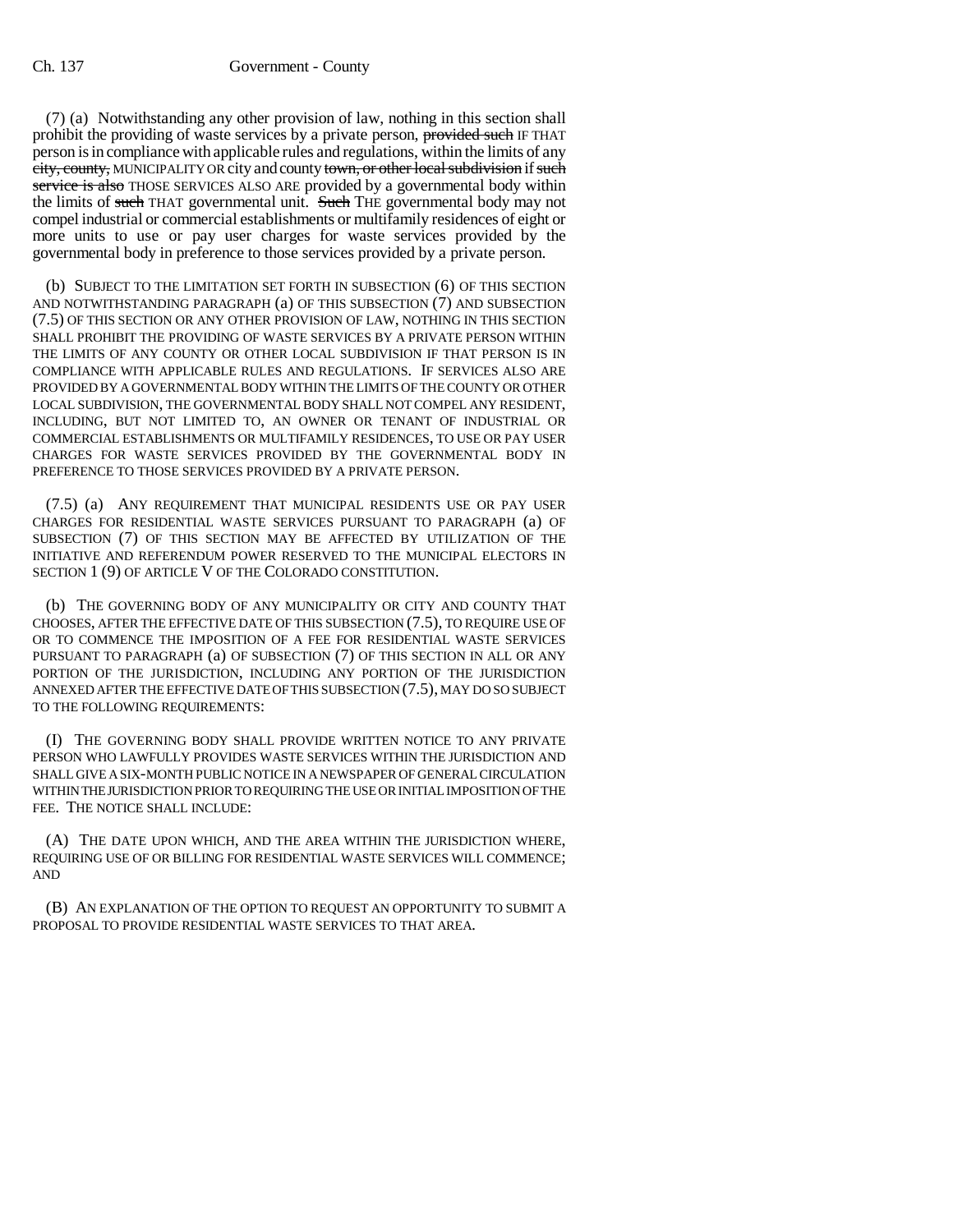(II) ANY PERSON MAY, WITHIN THIRTY DAYS FOLLOWING PUBLICATION OR RECEIPT OF THE NOTICE, REQUEST IN WRITING THE OPPORTUNITY TO SUBMIT A PROPOSAL TO PROVIDE RESIDENTIAL WASTE SERVICES WITHIN THE PORTION OF THE JURISDICTION WHERE REQUIRED USE OF THOSE SERVICES OR IMPOSITION OF THE FEE WILL COMMENCE. A REQUEST FOR AN OPPORTUNITY TO SUBMIT A PROPOSAL SHALL SUSPEND REQUIRED USE OF THE SERVICES OR IMPOSITION OF THE RESIDENTIAL WASTE SERVICES FEE UNTIL A REQUEST FOR PROPOSAL PROCESS, AS SET FORTH IN PARAGRAPH (c) OF THIS SUBSECTION (7.5), IS COMPLETED. ANY PERSON WHO HAS REQUESTED IN WRITING AN OPPORTUNITY TO SUBMIT A PROPOSAL TO PROVIDE RESIDENTIAL WASTE SERVICES PURSUANT TO THIS SUBPARAGRAPH (II) IS ELIGIBLE TO PARTICIPATE IN THE PROPOSAL PROCESS. IF NO WRITTEN REQUEST IS RECEIVED WITHIN THE TIME PERMITTED, THE GOVERNING BODY MAY PROCEED TO REQUIRE USE OF OR IMPOSE A FEE FOR RESIDENTIAL WASTE SERVICES WITHOUT CONDUCTING A REQUEST FOR PROPOSAL PROCESS AS SET FORTH IN PARAGRAPH (c) OF THIS SUBSECTION (7.5).

(III) ANY MUNICIPALITY OR CITY AND COUNTY THAT COMPLIES WITH PARAGRAPH (c) OF THIS SUBSECTION (7.5) SHALL NOT BE SUBJECT TO THE PROVISIONS OF SECTION 31-12-119, C.R.S.

(IV) THE REQUIREMENTS SET FORTH IN THIS SUBSECTION (7.5) SHALL NOT APPLY TO ANY MUNICIPALITY OR CITY AND COUNTY THAT IS LEGALLY REQUIRING USE OF OR IMPOSING A FEE FOR RESIDENTIAL WASTE SERVICES WITHIN ITS JURISDICTION PURSUANT TO PARAGRAPH (a) OF SUBSECTION (7) OF THIS SECTION ON THE EFFECTIVE DATE OF THIS SUBSECTION (7.5) AND, HAVING COMPLIED WITH THE NOTICE REQUIREMENTS OF SUBSECTION (6) OF THIS SECTION APPLICABLE AT THE TIME OF THE INITIATION OF SUCH RESIDENTIAL WASTE SERVICES, CHOOSES TO EXTEND THE REQUIREMENT FOR USE OF OR IMPOSITION OF THE FEE FOR RESIDENTIAL WASTE SERVICES TO AREAS WITHIN THE JURISDICTION THAT HAVE NOT BEEN ANNEXED AFTER THE EFFECTIVE DATE OF THIS SUBSECTION  $(7.5)$ .

(c) THE GOVERNING BODY SHALL CONDUCT ANY REQUEST FOR A PROPOSAL PROCESS REQUIRED PURSUANT TO THIS SUBSECTION (7.5) AS FOLLOWS:

(I) THE GOVERNING BODY SHALL MAIL A REQUEST FOR PROPOSALS TO ALL PRIVATE PERSONS WHO ARE ELIGIBLE TO SUBMIT A PROPOSAL. THE REQUEST FOR PROPOSALS SHALL INCLUDE A DESCRIPTION OF THE PORTION OF THE JURISDICTION TO WHICH RESIDENTIAL WASTE SERVICES WILL BE PROVIDED AND SHALL REQUEST A PROPOSED PRICE OF PROVIDING THOSE SERVICES.

(II) WHEN THE JURISDICTION ISSUING THE REQUEST FOR PROPOSALS CHOOSES TO SUBMIT A PROPOSAL, A CERTIFICATION OF AN INDEPENDENT AUDITOR STATING THAT THE PUBLIC ENTITY'S PROPOSED PRICE IS NOT BASED ON SUBSIDIZATION FROM ENTITY REVENUE STREAMS OR OPERATIONS UNRELATED TO THE PROVISION OF WASTE SERVICES SHALL BE APPENDED TO THE PROPOSAL.

(III) FOLLOWING REVIEW OF ALL PROPOSALS PROPERLY SUBMITTED, THE GOVERNING BODY SHALL AWARD A CONTRACT FOR THE PROVISION OF RESIDENTIAL WASTE SERVICES BASED UPON THE CRITERIA SET FORTH IN THE REQUEST FOR PROPOSALS.

(d) AS USED IN THIS SUBSECTION (7.5), "RESIDENTIAL WASTE SERVICES" MEANS THE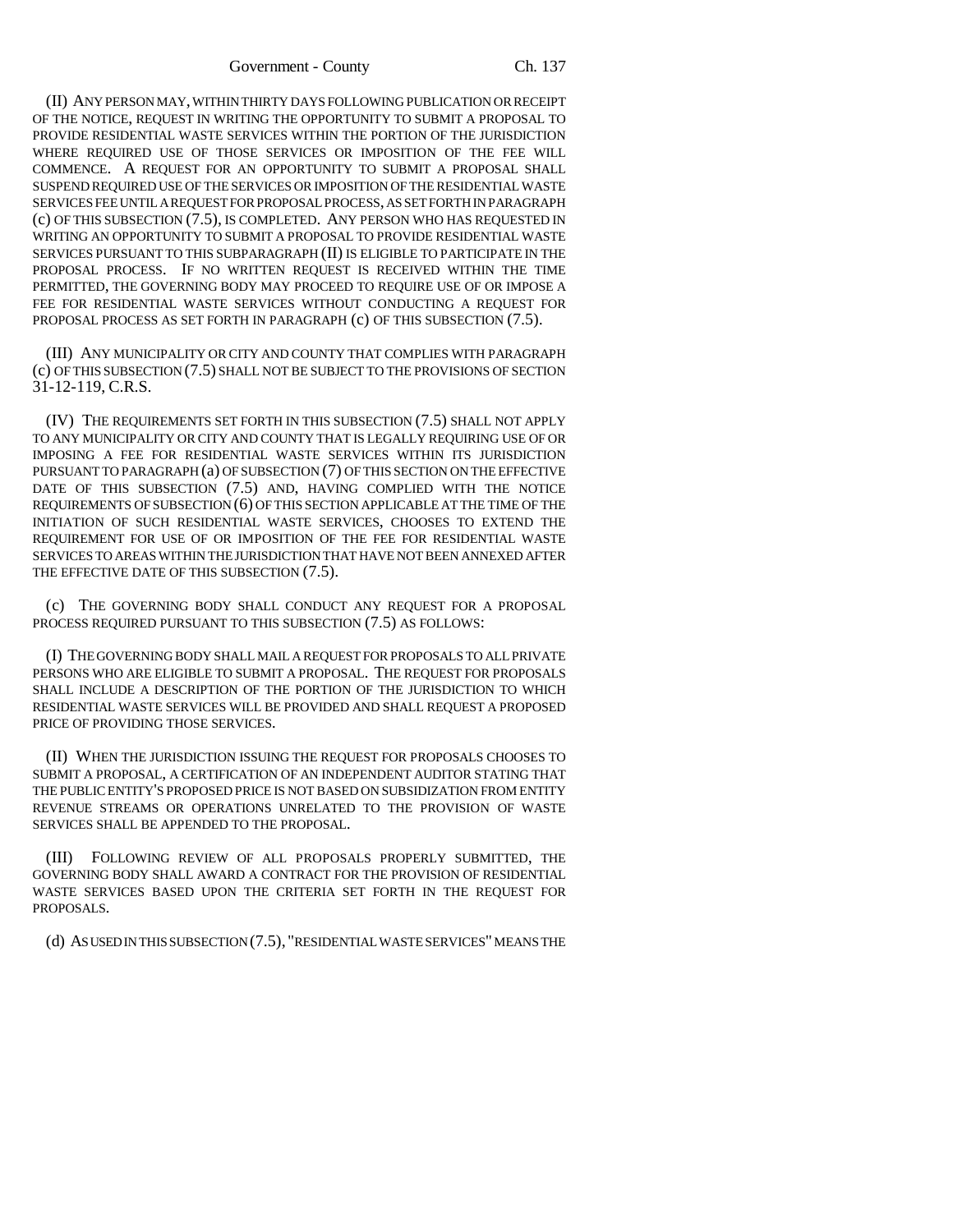## Ch. 137 Government - County

COLLECTION AND TRANSPORTATION OF ASHES, TRASH, WASTE, RUBBISH, GARBAGE OR INDUSTRIAL WASTE PRODUCTS, OR ANY OTHER DISCARDED MATERIALS FROM SOURCES OTHER THAN INDUSTRIAL OR COMMERCIAL ESTABLISHMENTS OR MULTIFAMILY RESIDENCES OF EIGHT OR MORE UNITS.

(7.7) (a) IF THE GOVERNING BODY OF A JURISDICTION SELECTS A PROPOSAL SUBMITTED BY THE JURISDICTION, ANY PRIVATE PERSON WHO SUBMITTED A PROPOSAL MAY REQUEST A REVIEW OF THE SELECTION AS PROVIDED IN THIS SUBSECTION (7.7). A REQUEST FOR REVIEW SHALL BE SUBMITTED TO THE GOVERNING BODY IN WRITING WITHIN TEN DAYS FOLLOWING SELECTION OF THE JURISDICTION'S PROPOSAL. THE FILING OF A REQUEST SHALL SUSPEND THE AWARD UNTIL THE COMPLETION OF THE REVIEW PROVIDED IN THIS SUBSECTION (7.7).

(b) (I) UPON RECEIPT OF A REQUEST, THE GOVERNING BODY, OR ITS DESIGNEE, SHALL PROMPTLY SELECT A REVIEWING AUDITOR TO CONDUCT THE REVIEW. THE REVIEWING AUDITOR SHALL COMMENCE AND COMPLETE ITS REVIEW AS EXPEDITIOUSLY AS PRACTICABLE.

(II) AS A PART OF THAT REVIEW, THE REVIEWING AUDITOR SHALL AFFORD THE PERSON WHO SUBMITTED THE REQUEST FOR REVIEW THE OPPORTUNITY TO PRESENT THE REVIEWING AUDITOR HIS OR HER VIEWS WITH RESPECT TO THE GOVERNING BODY'S DETERMINATION, SUBJECT TO ANY REASONABLE PROCEDURES, GUIDELINES, AND LIMITATIONS AS THE REVIEWING AUDITOR MAY PRESCRIBE, INCLUDING BUT NOT LIMITED TO REQUIRING THAT THOSE VIEWS BE EXPRESSED IN WRITING AND SUBMITTED BY A SPECIFIC DATE AND TIME. NO PERSON SHALL BE PERMITTED TO ALTER ANY PREVIOUSLY SUBMITTED PROPOSAL IN ANY RESPECT.

(III) THE REVIEWING AUDITOR SHALL REVIEW EACH OF THE PROPOSALS SUBMITTED, BUT THE REVIEW SHALL BE LIMITED TO DETERMINING:

(A) WHETHER THE SELECTION OF THE JURISDICTION'S PROPOSAL WAS MADE IN A MANNER CONTRARY TO THE PROCEDURE SET FORTH IN SUBSECTION (7.5) OF THIS SECTION OR IN THE REQUEST FOR PROPOSALS;

(B) WHETHER THE SELECTION OF THE JURISDICTION'S PROPOSAL WAS CLEARLY ERRONEOUS IN LIGHT OF THE CRITERIA SET FORTH IN THE REQUEST FOR PROPOSALS; AND

(C) WHETHER THE CERTIFICATION OF AN INDEPENDENT AUDITOR PROVIDED PURSUANT TO SUBPARAGRAPH (II) OF PARAGRAPH (c) OF SUBSECTION (7.5) OF THIS SECTION IS MATERIALLY INACCURATE.

(IV) SHOULD THE REVIEWING AUDITOR FIND THAT THE GOVERNING BODY'S SELECTION OF A PROPOSAL WAS IMPROPER, THE DETERMINATION OF THE GOVERNING BODY SHALL BE VOID, AND THE GOVERNING BODY SHALL RECONSIDER AS EXPEDITIOUSLY AS IS PRACTICABLE ALL PROPOSALS TIMELY SUBMITTED AND DETERMINE WHICH PROPOSALS IT WILL ACCEPT, GIVING DUE REGARD TO THE DETERMINATION OF THE REVIEWING AUDITOR. NO PERSON SHALL BE ENTITLED TO ALTER ANY PREVIOUSLY SUBMITTED PROPOSAL IN ANY RESPECT. IF THE REVIEWING AUDITOR FINDS THAT THE GOVERNING BODY'S SELECTION OF A PROPOSAL WAS PROPER, THE SELECTION SHALL BE VALID AND CONCLUSIVE AND SHALL NOT BE